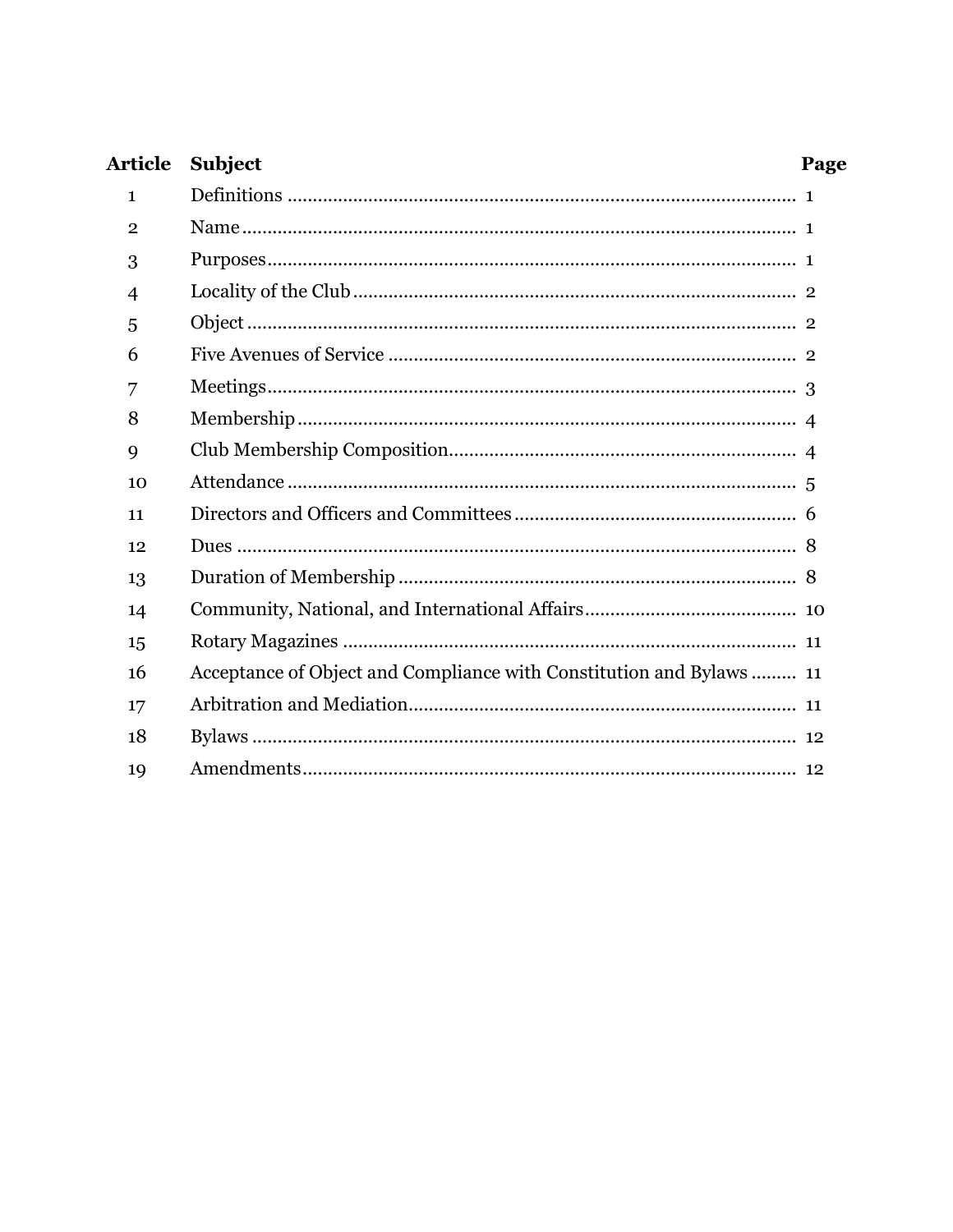# **Constitution of the Rotary Club of**

**\_\_\_\_\_\_\_\_\_\_\_\_\_\_\_\_\_\_\_\_\_\_\_\_\_\_\_\_\_\_**

### **Article 1 Definitions**

| 1. Board:                        | The Board of Directors of this club.                                                   |
|----------------------------------|----------------------------------------------------------------------------------------|
| 2. Bylaws:                       | The bylaws of this club.                                                               |
| 3. Director:                     | A director on this club's Board.                                                       |
| 4. Member:                       | A member, other than an honorary member, of this club.                                 |
| $5. \; \mathrm{RI:}$             | Rotary International.                                                                  |
| 6. Satellite club                | A potential club whose members shall also be members                                   |
| (when applicable): of this club. |                                                                                        |
| 7. In Writing:                   | A communication capable of documentation, regardless of the<br>method of transmission. |
| 8. Year:                         | The twelve-month period beginning 1 July.                                              |

## **Article 2 Name**

This organization shall be the Rotary Club of

iiiiiiiiiiiiiiiiiiiiiiiiiiiiiiiiiiiiiiiiiiiiiiiiiiiiiiiiiiiiiiiiiiiiiiiiiiiiiiiiiiiiiiiiiiiiiiiiiiiiiiiiiiiiiiiiiiiiiiiiiiiiiiiiiiiii (Member of Rotary International).

iiiiiiiiiiiiiiiiiiiiiiiiiiiiiiiiiiiiiiiiiiiiiiiiiiiiiiiiiiiiiiiiiiiiiiiiiiiiiiiiiiiiiiiiiiiiiiiiiiiiiiiiiiiiiiiiiiiiiiiiiiiiiiiiiiiii

The name of any satellite of this club shall be Rotary Satellite Club of

(A satellite of Rotary Club of  $\qquad \qquad$ 

Iiiiiiiiiiiiiiiiiiiiiiiiiiiiiiiiiiiiiiiiiiiiiiiiiiiiiiiiiiiiiiiiiiiiiiiiiiiiiiiiiiiiiiiiiiiiiiiiiiiiiiiiiiiiiiiiiiiiiiiiiiiiiiiiiiii

## **Article 3 Purposes**

The purposes of this club are to:

- (a) pursue the Object of Rotary;
- (b) carry out successful service projects based on the five Avenues of Service;
- (c) contribute to the advancement of Rotary by strengthening membership;
- (d) support The Rotary Foundation; and
- (e) develop leaders beyond the club level.

(July 2019)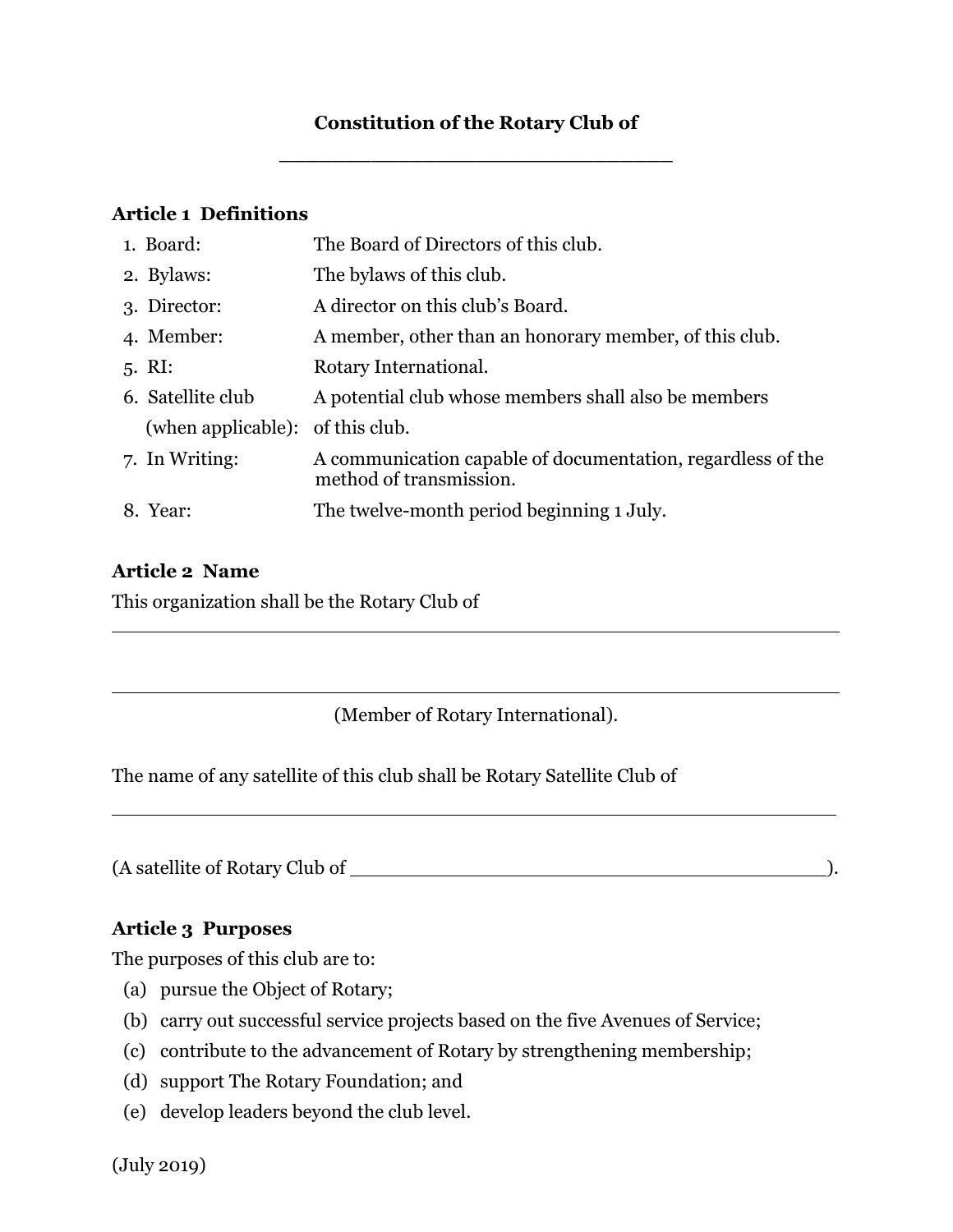## **Article 4 Locality of the Club**

The locality of this club is:

Any satellite club of this club shall be located in this locality or the surrounding area.

iiiiiiiiiiiiiiiiiiiiiiiiiiiiiiiiiiiiiiiiiiiiiiiiiiiiiiiiiiiiiiiiiiiiiiiiiiiiiiiiiiiiiiiiiiiiiiiiiiiiiiiiiiiiiiiiiiiiiiiiiiiiiiiiiiiii iiiiiiiiiiiiiiiiiiiiiiiiiiiiiiiiiiiiiiiiiiiiiiiiiiiiiiiiiiiiiiiiiiiiiiiiiiiiiiiiiiiiiiiiiiiiiiiiiiiiiiiiiiiiiiiiiiiiiiiiiiiiiiiiiiiii

# **Article 5 Object**

The Object of Rotary is to encourage and foster the ideal of service as a basis of worthy enterprise and, in particular, to encourage and foster:

- *First.* The development of acquaintance as an opportunity for service;
- *Second.* High ethical standards in business and professions, the recognition of the worthiness of all useful occupations, and the dignifying of each Rotarian's occupation as an opportunity to serve society;
- *Third.* The application of the ideal of service in each Rotarian's personal, business, and community life;
- *Fourth.* The advancement of international understanding, goodwill, and peace through a world fellowship of business and professional persons united in the ideal of service.

#### **Article 6 Five Avenues of Service**

Rotary's five Avenues of Service are the philosophical and practical framework for the work of this Rotary club.

- 1. Club Service, the first Avenue of Service, involves action a member should take within this club to help it function successfully.
- 2. Vocational Service, the second Avenue of Service, has the purpose of promoting high ethical standards in businesses and professions, recognizing the worthiness of all dignified occupations, and fostering the ideal of service in the pursuit of all vocations. The role of members includes conducting themselves and their businesses in accordance with Rotary's principles and lending their vocational skills to club-developed projects in order to address the issues and needs of society.
- 3. Community Service, the third Avenue of Service, comprises varied efforts that members make, sometimes in conjunction with others, to improve the quality of life of those who live within this club's locality or municipality.
- 4. International Service, the fourth Avenue of Service, comprises those activities that members do to advance international understanding, goodwill, and peace by fostering acquaintance with people of other countries, their cultures, customs, accomplishments, aspirations, and problems, through reading and correspondence and through cooperation in all club activities and projects designed to help people in other lands.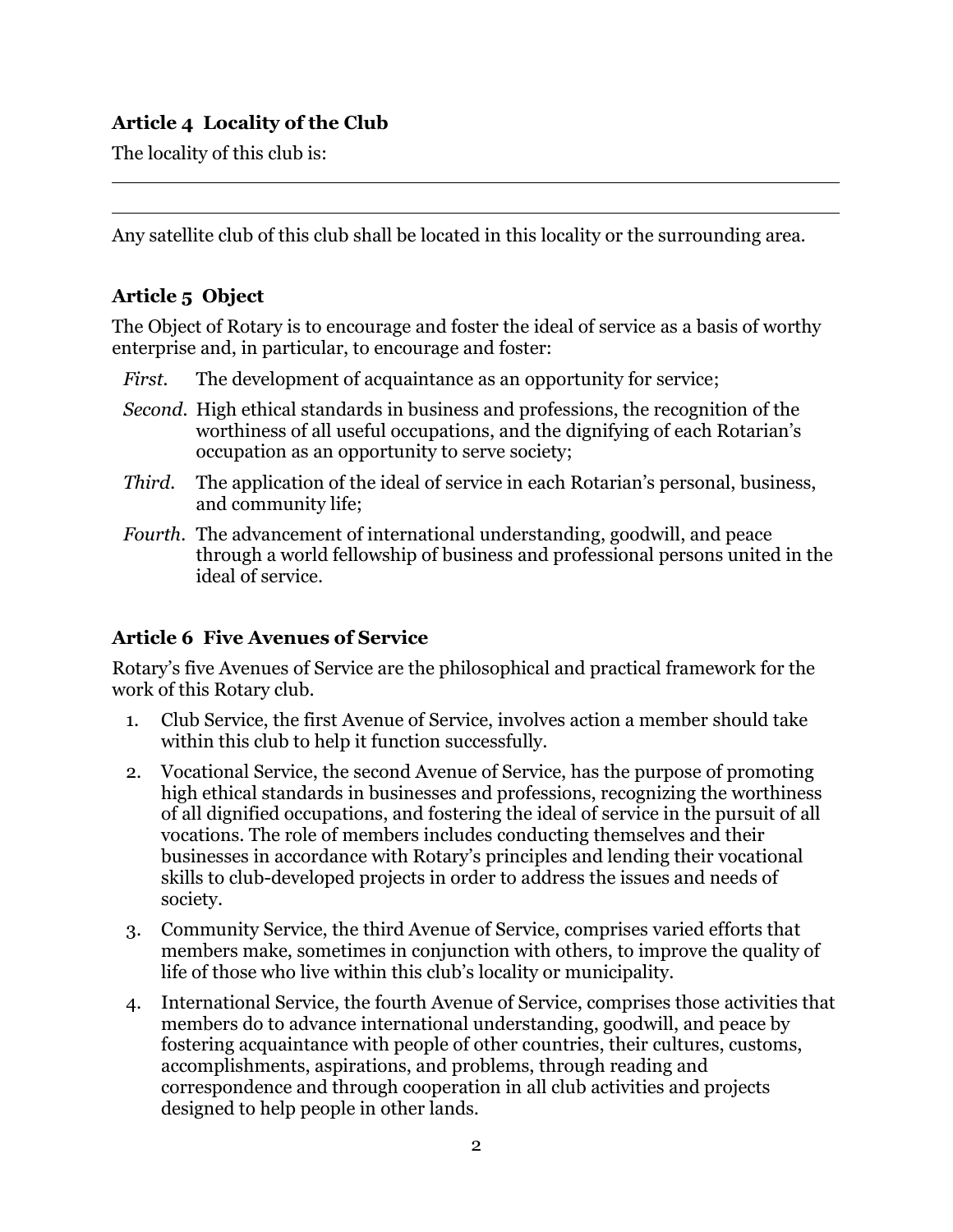5. Youth Service, the fifth Avenue of Service, recognizes the positive change implemented by youth and young adults through leadership development activities, involvement in community and international service projects, and exchange programs that enrich and foster world peace and cultural understanding.

# **Article 7 Meetings**

### **Section 1 —** *Regular Meetings.*

- (a) *Day and Time.* This club shall hold a regular weekly meeting on the day and time set in the bylaws.
- (b) *Method of Meeting.* Attendance may be in person, by telephone, online, or through an online interactive activity. An interactive meeting shall be considered to be held on the day that the interactive activity is posted.
- (c) *Change of Meeting.* For good cause, the board may change a regular meeting to any day between the preceding and following regular meetings, to a different time of the regular day, or to a different place.
- (d) *Cancellation.* The board may cancel a regular meeting for these reasons:
	- (1) a holiday, or during a week that includes a holiday;
	- (2) in observance of the death of a member;
	- (3) an epidemic or a disaster that affects the whole community; or
	- (4) an armed conflict in the community.

The board may cancel up to four regular meetings a year for causes not listed here, but may not cancel more than three consecutive meetings.

- (e) *Satellite Club Meeting (When Applicable).* If provided in the bylaws, a satellite club shall hold regular weekly meetings at a day, time, and place decided by its members. The day, time, and place of the meeting may be changed in a way similar to that provided for the club's regular meetings in section 1(c) of this article. A satellite club meeting may be cancelled for the reasons in section 1(d) of this article. Voting procedures shall be as provided in the bylaws.
- (f) *Exceptions.* The bylaws may include provisions that are not in accordance with this section. A club, however, must meet at least twice per month.

#### **Section 2 —** *Annual Meeting.*

- (a) An annual meeting to elect officers and present a mid-year report, including current year income and expenses, together with a financial report on the previous year, shall be held before 31 December, as provided in the bylaws.
- (b) A satellite club shall hold an annual meeting of its members before 31 December to elect officers for the satellite club.

**Section 3 —** *Board Meetings.* Within 60 days after all board meetings, written minutes should be available to all members.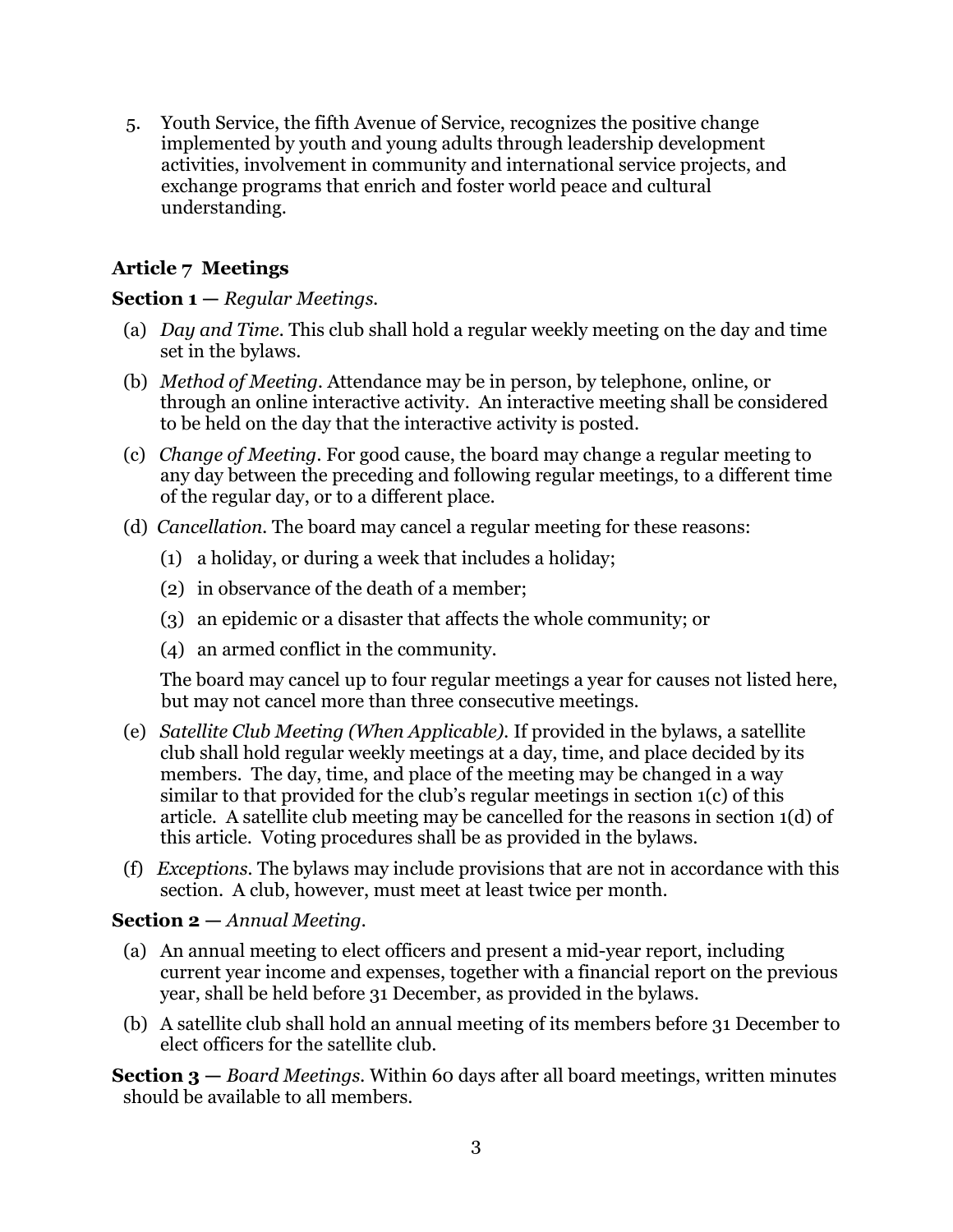## **Article 8 Membership**

- **Section 1 —** *General Qualifications.* This club shall be composed of adult persons who demonstrate good character, integrity, and leadership; possess good reputation within their business, profession, and/or community; and are willing to serve in their community and/or around the world.
- **Section 2 —** *Types.* This club shall have two types of membership, active and honorary. Clubs may create other types in accordance with section 7 of this article. These members are reported to RI as either active or honorary.
- **Section 3 —** *Active Members.* A person who possesses the qualifications in article 5, section 2 of the RI constitution may be elected as an active club member.
- **Section 4 —** *Satellite Club Members.* Members of a satellite club of this club shall also be members of this club until the satellite club is admitted to RI membership as a Rotary club.

**Section 5 —** *Prohibited Dual Memberships.* No member shall simultaneously

- (a) belong to this and another club other than a satellite of this club, or
- (b) be an honorary member in this club.

**Section 6 —** *Honorary Membership.* This club may elect honorary members for terms set by the board, who shall:

- (a) be exempt from paying dues;
- (b) not vote;
- (c) not hold any club office;
- (d) not hold classifications; and
- (e) be entitled to attend all meetings and enjoy all other privileges in the club, but have no rights or privileges in any other club, except to visit without being a Rotarian's guest.
- **Section 7** *Exceptions.* The bylaws may include provisions that are not in accordance with article 8, sections 2 and 4 - 6.

# **Article 9 Club Membership Composition**

- **Section 1 —** *General Provisions.* Each member shall be classified in accordance with the member's business, profession, occupation, or community service. The classification shall describe the principal and recognized activity of the member's firm, company, or institution, the member's principal and recognized business or professional activity, or the nature of the member's community service activity. The board may adjust a member's classification if the member changes positions, professions, or occupations.
- **Section 2 —***Diverse Club Membership.* This club's membership should represent a cross section of the businesses, professions, occupations, and civic organizations in its community, including age, gender, and ethnic diversity.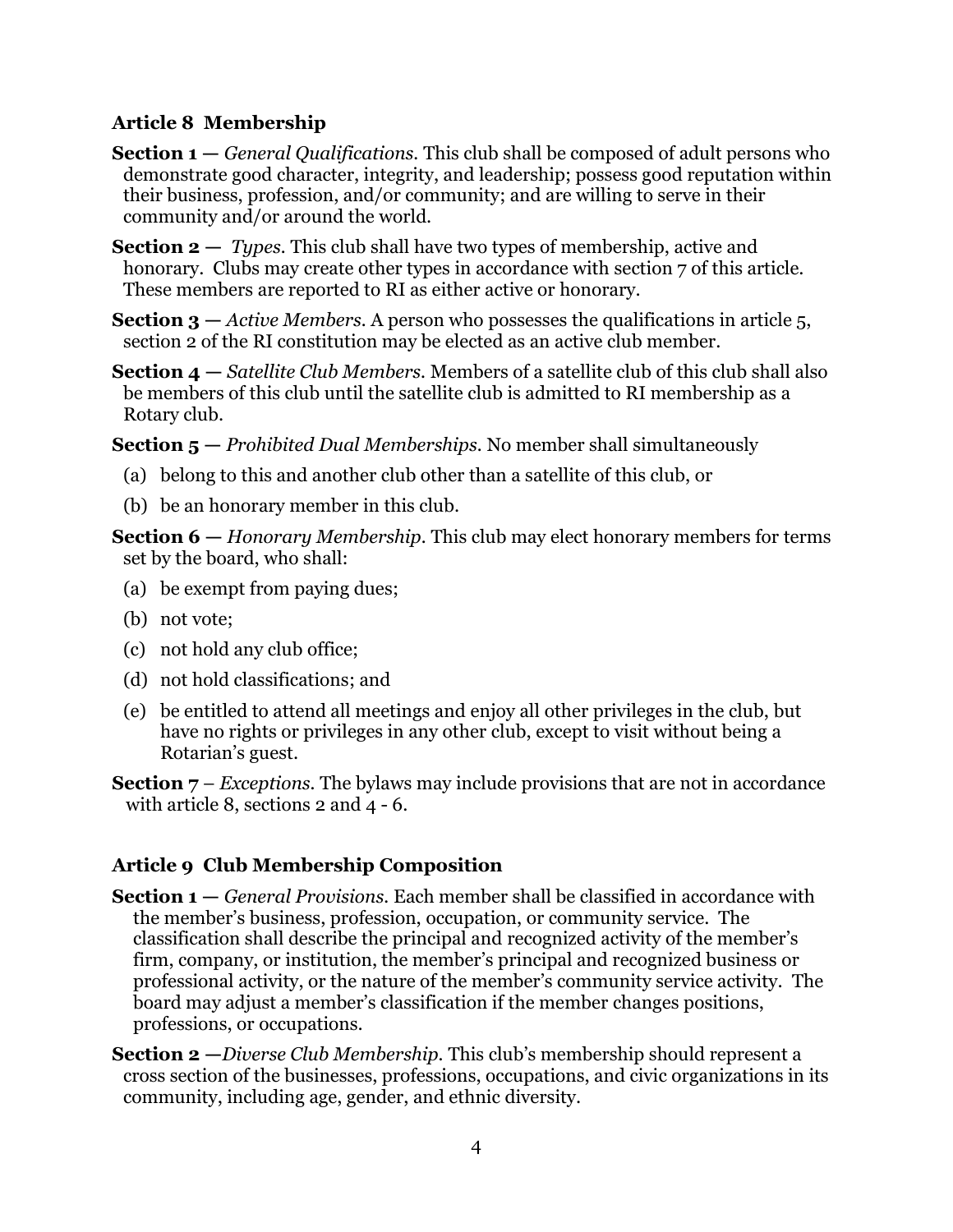### **Article 10 Attendance**

**Section 1 —** *General Provisions.* Each member should attend this club's regular meetings, or its satellite club's regular meetings, and engage in this club's service projects, events, and other activities. A member shall be counted as attending a regular meeting if the member:

- (a) is present in person, by telephone, or online for at least 60 percent of the meeting;
- (b) is present but called away unexpectedly and later presents to the board satisfactory evidence that leaving was reasonable;
- (c) participates in the regular online meeting or interactive activity posted on the club's website within one week after its posting; or
- (d) makes up the absence in any of the following ways within the same year:
	- (1) attends at least 60 percent of the regular meeting of another club, a provisional club, or a satellite of another club;
	- (2) is present at the time and place of a regular meeting or satellite club meeting of another club for the purpose of attending, but that club is not meeting at that time or place;
	- (3) attends and participates in a club service project or a club-sponsored community event or meeting authorized by the board;
	- (4) attends a board meeting or, if authorized by the board, a meeting of a service committee to which the member is assigned;
	- (5) participates through a club website in an online meeting or interactive activity;
	- (6) attends a regular meeting of a Rotaract or Interact club, Rotary Community Corps, or Rotary Fellowship or of a provisional Rotaract or Interact club, Rotary Community Corps, or Rotary Fellowship; or
	- (7) attends an RI convention, a council on legislation, an international assembly, a Rotary institute, any meeting convened with the approval of the RI board of directors or the RI president, a multizone conference, a meeting of an RI committee, a district conference, a district training assembly, any district meeting held at the direction of the RI board, any district committee meeting held by direction of the governor, or a regularly announced intercity meeting of clubs.
- **Section 2 —** *Extended Absence While Working at a Distance.* If a member works on a distant assignment for an extended period of time, attendance at the meetings of a designated club at the site of the assignment replaces attendance at the regular meetings of the member's club, if the two clubs agree.

**Section 3 —** *Absence Because of Other Rotary Activities.* An absence does not require a make-up if, at the time of the meeting, the member is:

(a) traveling with reasonable directness to or from one of the meetings specified in sub-subsection  $(1)(d)(7)$ ;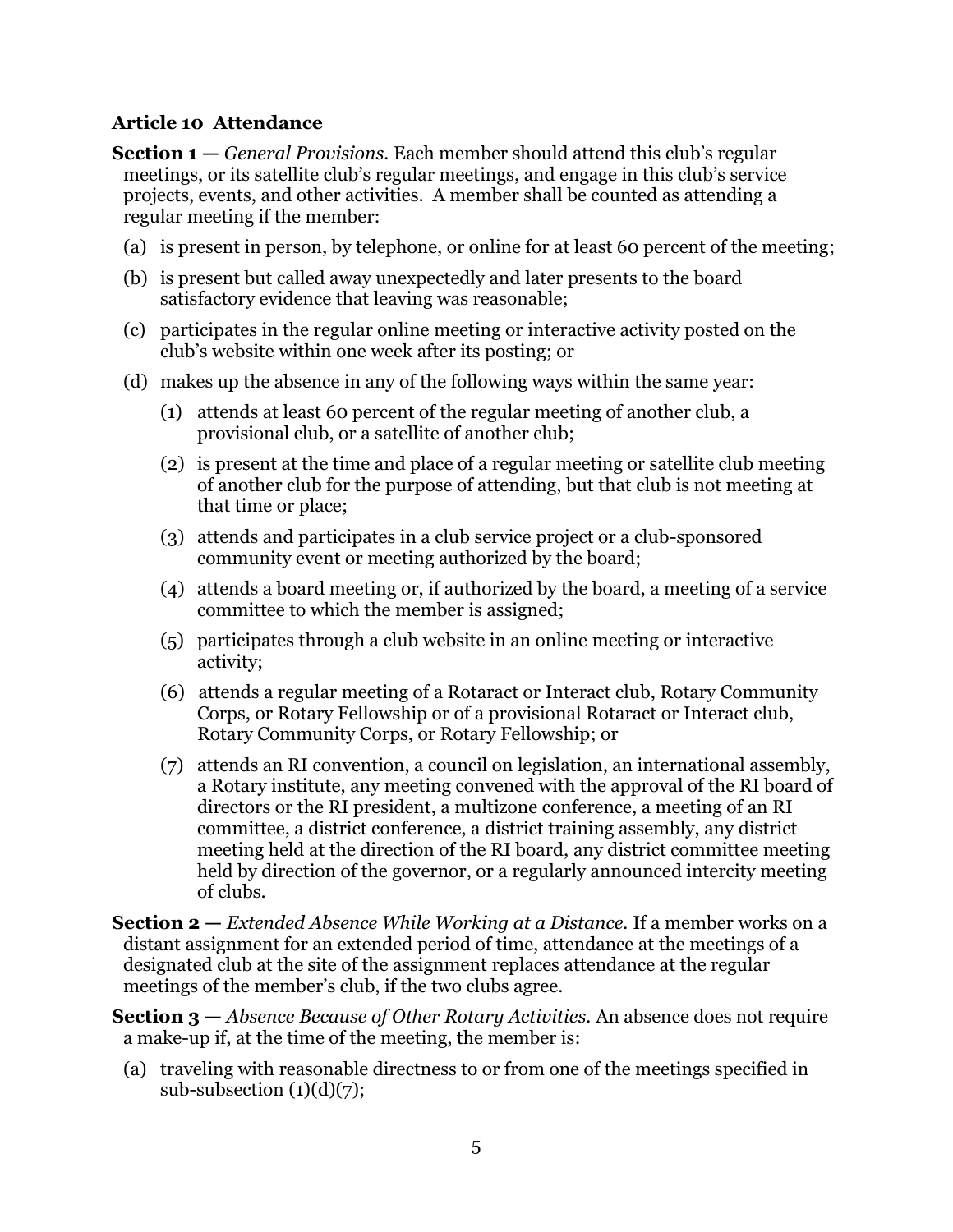- (b) serving as an officer or member of an RI committee or as a TRF trustee;
- (c) serving as the special representative of the governor in forming a new club;
- (d) on Rotary business in the employ of RI;
- (e) directly and actively engaged in a district-sponsored, RI-sponsored, or TRFsponsored service project in a remote area, where making up attendance is impossible; or
- (f) engaged in Rotary business duly authorized by the board, which precludes attendance at the meeting.

**Section 4 —** *RI Officers' Absences.* An absence shall be excused if the member is a current RI officer or a Rotarian partner of a current RI officer.

**Section 5 —** *Excused Absences.* A member's absence shall be excused if:

- (a) The board approves it for reasons, conditions, and circumstances it considers good and sufficient. Such excused absences shall not last longer than 12 months. However, if a leave is taken for medical reasons, follows the birth or adoption of a child, or takes place during foster care of a child, the board may extend it beyond the original 12 months.
- (b) The sum of the member's age and years of membership in one or more clubs is 85 years or more, the member has been a Rotarian for at least 20 years, the member has notified the club secretary in writing of a desire to be excused from attendance, and the board has approved.
- **Section 6 —** *Attendance Records.* When a member whose absences are excused under subsection 5(a) of this article does not attend a club meeting, the member and the absence shall not be included in the attendance records. If a member whose absences are excused under section 4 or subsection 5(b) of this article attends a club meeting, the member and the attendance shall be included in this club's membership and attendance figures.
- **Section 7 —** *Exceptions.* The bylaws may include provisions not in accordance with article 10.

## **Article 11 Directors and Officers and Committees**

- **Section 1 —** *Governing Body.* The governing body of this club is the board, as provided in the bylaws.
- **Section 2 —** *Authority.* The board has general control over all officers and committees and, for good cause, may declare any office vacant.
- **Section 3 —** *Board Action Final.* In all club matters, the decision of the board is final, subject only to an appeal to the club. However, when the board decides to terminate membership, the member, according to article 13, section 6, may appeal to the club, request mediation, or request arbitration. An appeal to reverse a board decision requires a two-thirds vote of the members present at a regular meeting specified by the board, provided that a quorum is present and the secretary has given notice of the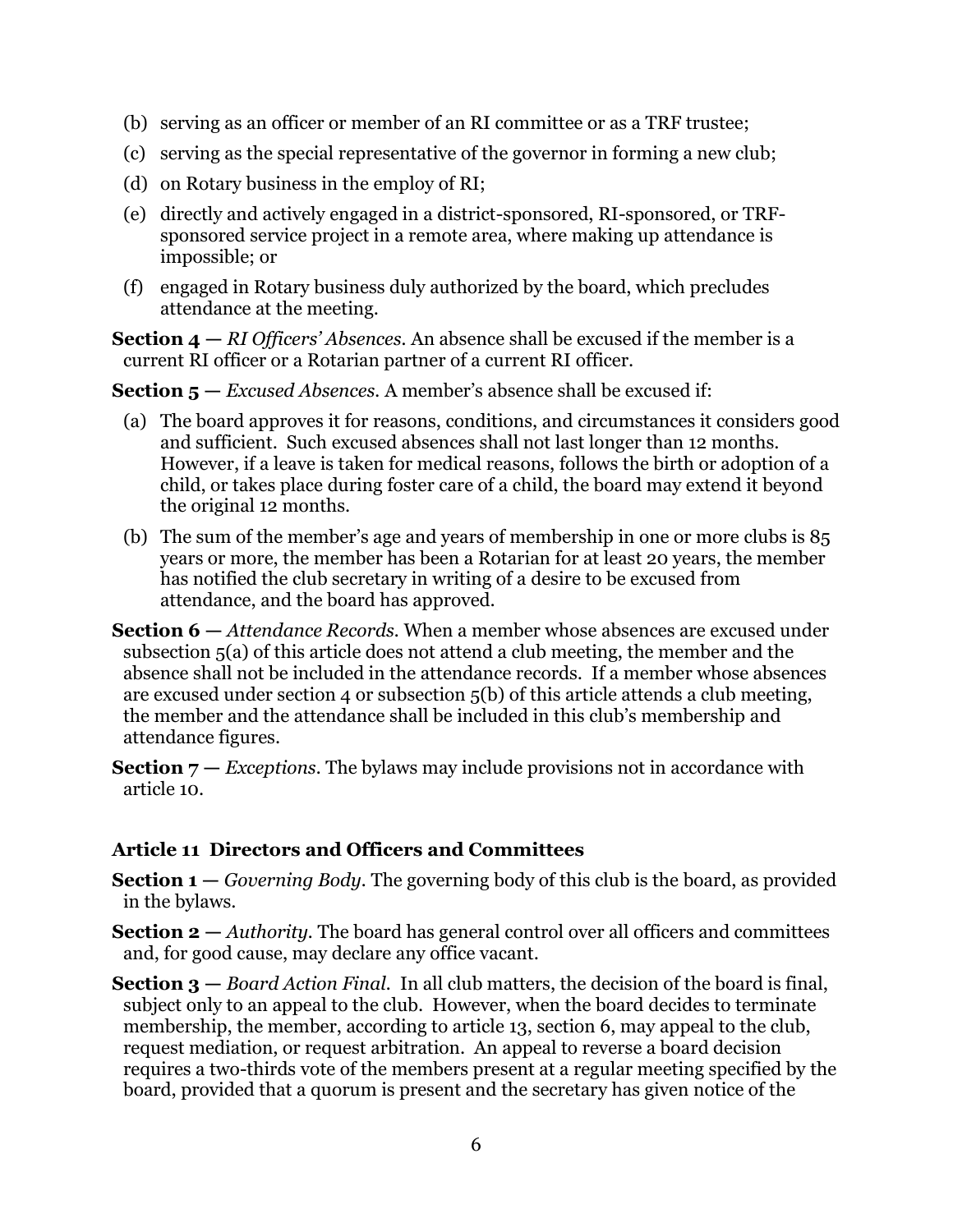appeal to each member at least five days before the meeting. The club's action on an appeal is final.

**Section 4 —** *Officers.* The club officers shall be a president, the immediate past president, a president-elect, a secretary, and a treasurer and may also include one or more vice-presidents, all of whom shall be members of the board. The club officers may also include a sergeant-at-arms, who may be a member of the board, if the bylaws provide. Each officer and director shall be a member in good standing of this club. Club officers shall regularly attend satellite club meetings.

### **Section 5 —** *Election of Officers.*

- (a) *Terms of Officers other than President.* Each officer shall be elected as provided in the bylaws. Except for the president, each officer takes office on 1 July immediately following election and serves for the term of office or until a successor is elected and qualified.
- (b) *Term of President.* A president-nominee shall be elected as provided in the bylaws, at least 18 months but not more than two years before the day of taking office as president. The nominee becomes president-elect on 1 July in the year before taking office as president. The president takes office on 1 July and serves a period of one year. When a successor is not elected, the current president's term is extended for up to one year.
- (c) *Qualifications of President.* A candidate for president must be a member of this club for at least one year before being nominated, unless the governor determines that less than a full year satisfies this requirement. The president-elect shall attend the presidents-elect training seminar and the training assembly unless excused by the governor-elect. If excused, the president-elect shall send a club representative. If the president-elect does not attend the presidents-elect training seminar and the training assembly and has not been excused by the governor-elect or, if excused, does not send a club representative to these meetings, the president-elect shall not serve as club president. The current president then shall continue to serve until the election of a successor who has attended a presidentselect training seminar and training assembly or training deemed sufficient by the governor-elect.

## **Section 6 —** *Governance of a Satellite Club of This Club.*

- (a) *Satellite Club Oversight.* This club shall provide general oversight and support of a satellite club as deemed appropriate by the board.
- (b) *Satellite Club Board.* For day-to-day governance, a satellite club shall have an annually elected board, drawn from its members and comprising the officers of the satellite club and four to six other members as the bylaws shall provide. The highest officer of the satellite club shall be the chair, and other officers shall be the immediate past chair, the chair-elect, the secretary, and the treasurer. The satellite board shall be responsible for the day-to-day organization and management of the satellite club and its activities, in accordance with Rotary rules, requirements, policies, aims, and objectives, under the guidance of this club. It shall have no authority within, or over, this club.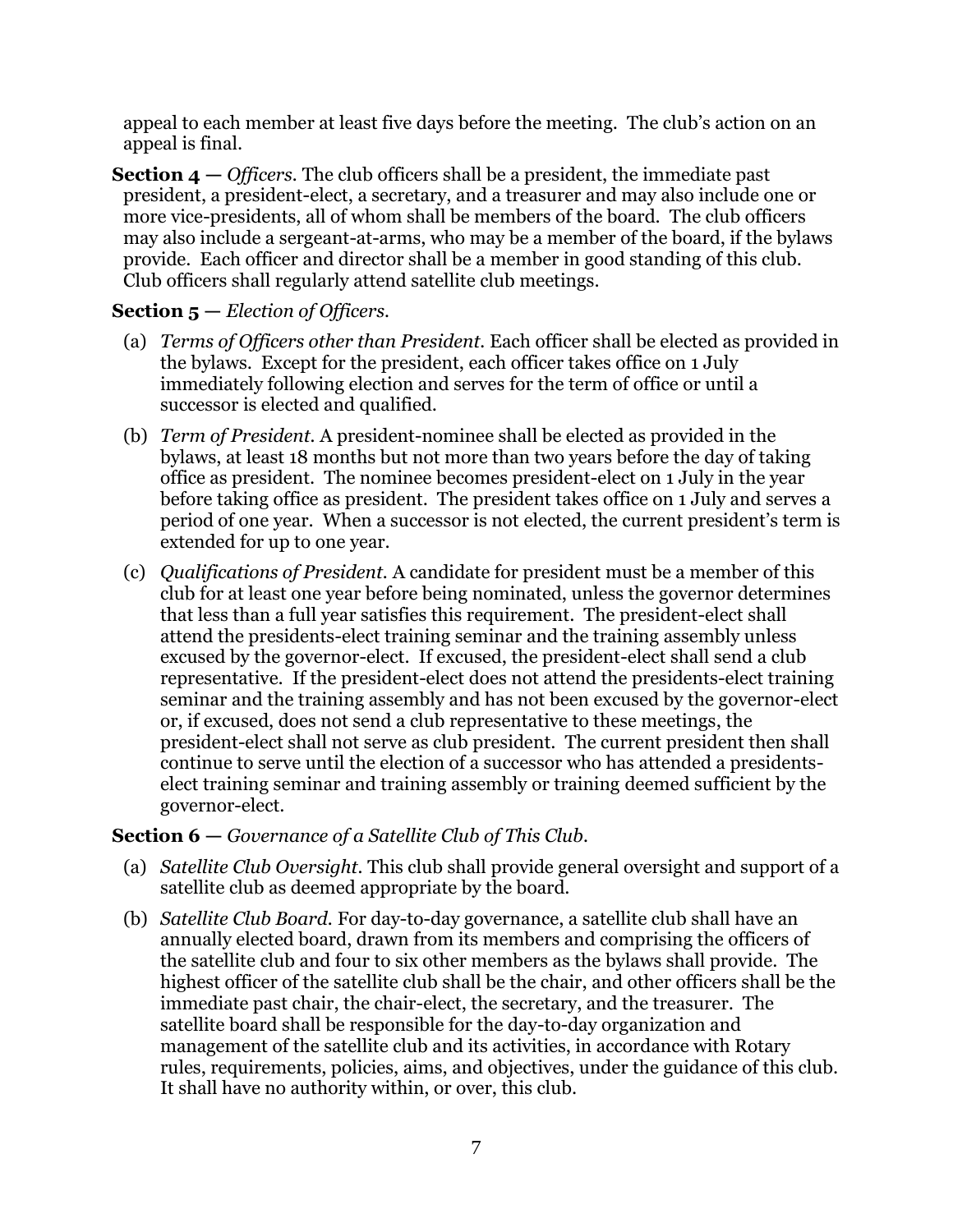(c) *Satellite Club Reporting Procedure.* A satellite club shall annually submit to the president and board of this club a report on its membership, activities, and programs, accompanied by a financial statement and audited or reviewed accounts, for inclusion in this club's reports for its annual general meeting and any other reports that may, from time to time, be required by this club.

**Section 7 —** *Committees.* This club should have the following committees:

- (a) Club Administration;
- (b) Membership;
- (c) Public Image;
- (d) Rotary Foundation; and
- (e) Service Projects.

The board or president may appoint additional committees as needed.

## **Article 12 Dues**

Every member shall pay annual dues as prescribed in the bylaws.

## **Article 13 Duration of Membership**

**Section 1 —** *Period.* Membership shall continue during the existence of this club unless terminated as provided below.

#### **Section 2 —** *Automatic Termination.*

- (a) *Exceptions.* Membership shall automatically terminate when a member no longer meets the membership qualifications, except that when a member moves from the locality of this club or the surrounding area, but continues to meet all conditions of club membership, the board may:
	- (1) allow a member to remain in this club; or
	- (2) grant a special leave of absence, not to exceed one year, to enable the member to visit and become known to a club in the new community.
- (b) *Rejoining.* When a member in good standing has their membership terminated as described in subsection (a), that person may apply for membership again, under the same or another business, profession, occupation, community service, or other classification.
- (c) *Termination of Honorary Membership.* Honorary membership shall automatically terminate at the end of the term of membership set by the board, unless extended. The board may revoke an honorary membership at any time.

#### **Section 3 —** *Termination Non-payment of Dues.*

(a) *Process.* Any member who fails to pay dues within 30 days after they are due shall be notified in writing by the secretary. If the dues are not paid within 10 days after the notification, the board may terminate membership, at its discretion.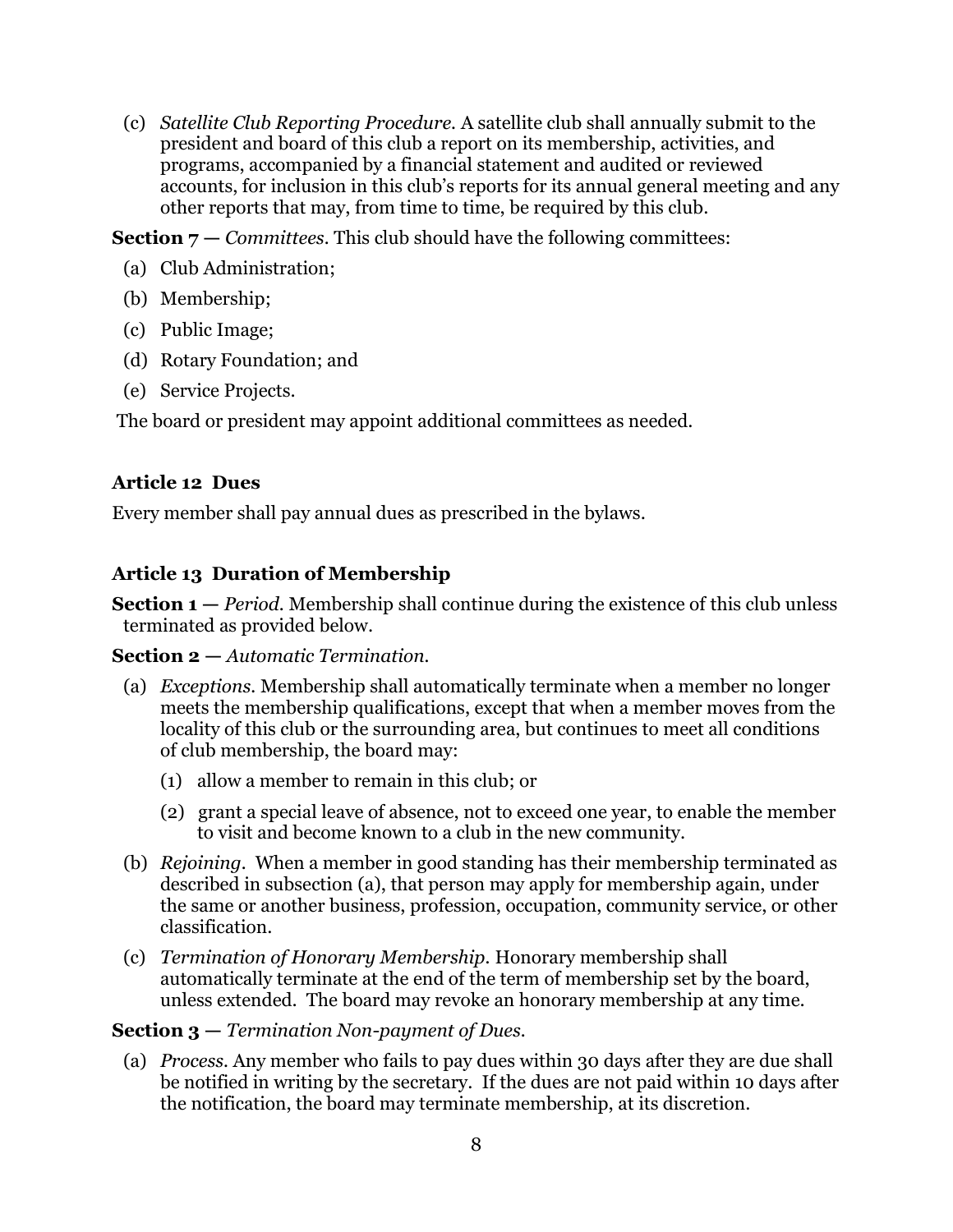(b) *Reinstatement.* The board may reinstate the former member to membership if the former member requests and pays all debts to this club.

### **Section 4 —** *Termination Non-attendance.*

- (a) *Attendance Percentages.* A member must:
	- (1) attend or make up at least 50 percent of regular club meetings or satellite club meetings; engage in club projects, events, and other activities for at least 12 hours in each half of the year; or achieve a proportionate combination of both; and
	- (2) attend at least 30 percent of this club's regular meetings or satellite club meetings or engage in club projects, events, and other activities in each half of the year (assistant governors, as defined by the RI board of directors, shall be excused from this requirement).

A member who fails to attend as required may be terminated unless the board consents to the non-attendance for good cause.

- (b) *Consecutive Absences.* Non-attendance may be considered a request to terminate membership in this club, if a member fails to attend or make up four consecutive regular meetings, unless otherwise excused by the board for good and sufficient reason or pursuant to article 10, sections 4 or 5. After the board notifies the member, the board, by a majority vote, may terminate the member's membership.
- (c) *Exceptions.* The bylaws may include provisions not in accordance with article 13, section 4.

## **Section 5 —** *Termination — Other Causes.*

- (a) *Good Cause.* The board may terminate the membership of any member who ceases to have the qualifications for club membership or for any good cause by a vote of at least two-thirds of the board members present and voting, at a meeting called for that purpose. The guiding principles for this meeting shall be article 8, section 1; The Four-Way Test; and the high ethical standards of a Rotarian.
- (b) *Notice.* Before the board acts under subsection (a) of this section, the member shall be given at least 10 days' written notice and an opportunity to respond in writing to the board. Notice shall be delivered in person or by registered letter to the member's last known address. The member has the right to appear before the board to state his or her case.

#### **Section 6 —** *Right to Appeal, Mediate, or Arbitrate Termination.*

- (a) *Notice.* Within seven days after the board's decision to terminate or suspend membership, the secretary shall notify the member in writing. Within 14 days after the notice, the member may give written notice to the secretary of an appeal to the club or a request for mediation or arbitration. The procedure for mediation or arbitration is provided in article 17.
- (b) *Appeal.* In the event of an appeal, the board shall set a date for the hearing at a regular club meeting held within 21 days after receipt of the notice of appeal. At least five days' written notice of the meeting and its special business shall be given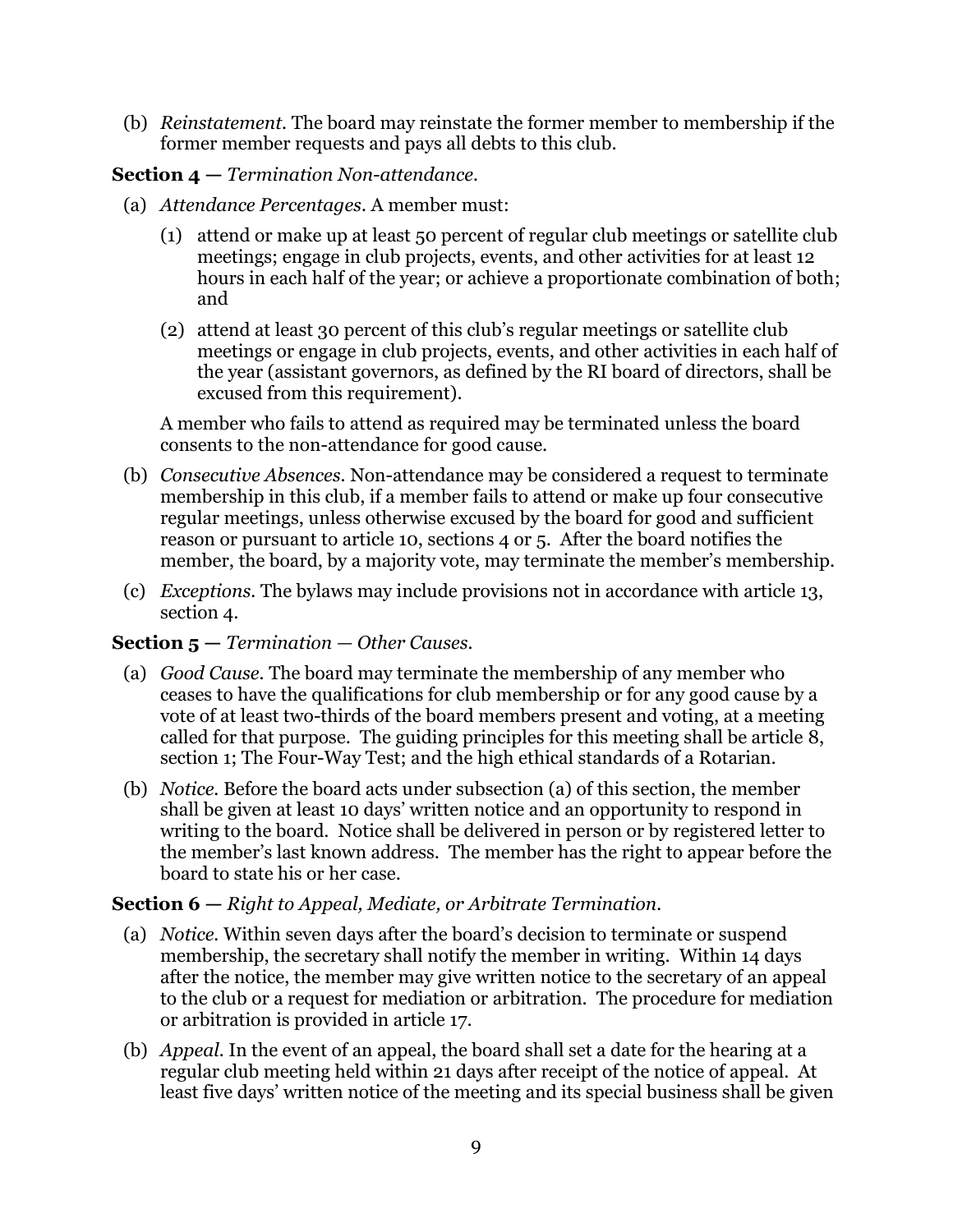to every member. Only members shall be present when the appeal is heard. The action of the club is final and binding on all parties and shall not be subject to arbitration.

- **Section 7 —** *Board Action Final.* Board action shall be final if no appeal to this club is taken and no arbitration is requested.
- **Section 8 —** *Resignation.* A member's resignation from this club shall be in writing, addressed to the president or secretary. The board shall accept the resignation unless the member owes debt to this club.
- **Section 9 —** *Forfeiture of Property Interest.* Any person whose club membership is terminated in any manner shall forfeit all interest in any funds or other property of this club if, under local laws, the member acquired any right to them upon joining the club.
- **Section 10 —** *Temporary Suspension.* Notwithstanding any provision of this constitution, if in the opinion of the board
	- (a) credible accusations are made that a member has refused or neglected to comply with this constitution, or is guilty of conduct unbecoming a member or harmful to the club; and
	- (b) those accusations, if proved, constitute good cause for terminating the membership of the member; and
	- (c) no action should be taken on the membership of the member, pending the outcome of a matter or an event that the board believes should properly occur first; and
	- (d) it is in the best interests of the club to temporarily suspend the member without a vote on the member's membership and to exclude the member from attendance at meetings and other club activities and from any club office or position;

the board may, by at least a two-thirds vote, temporarily suspend the member for a reasonable period up to 90 days and with any other conditions the board sets. A suspended member may appeal the suspension or may request mediation or arbitration as provided in section 6 of this article. During the suspension, the member shall be excused from attendance requirements. Before the suspension ends, the board must either move to terminate the suspended Rotarian or reinstate the Rotarian to full regular status.

# **Article 14 Community, National, and International Affairs**

- **Section 1 —** *Proper Subjects.* Any public question involving the welfare of the community, the nation, and the world is a proper subject of fair and informed discussion at a club meeting. However, this club shall not express an opinion on any pending controversial public measure.
- **Section 2 —** *No Endorsements.* This club shall not endorse or recommend any candidate for public office and shall not discuss at any club meeting the merits or demerits of any such candidate.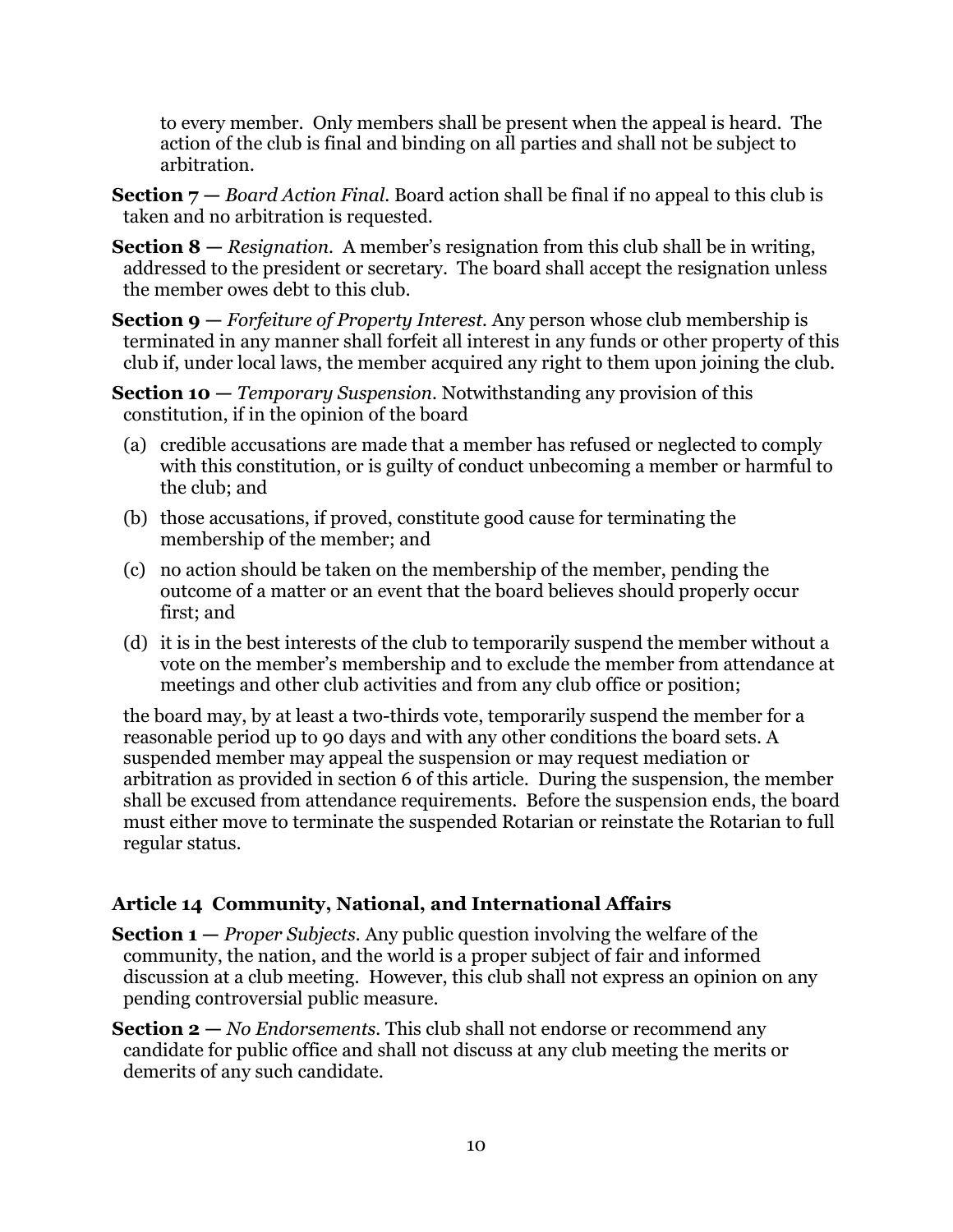#### **Section 3 —** *Non-Political.*

- (a) *Resolutions and Opinions.* This club shall neither adopt nor circulate resolutions or opinions and shall not take action dealing with world affairs or international policies of a political nature.
- (b) *Appeals.* This club shall not direct appeals to clubs, peoples, or governments, or circulate letters, speeches, or proposed plans for the solution of specific international problems of a political nature.
- **Section 4 —** *Recognizing Rotary's Beginning.* The week of the anniversary of Rotary's founding, 23 February, is World Understanding and Peace Week. During this week, this club will celebrate Rotary service, reflect upon past achievements, and focus on programs of peace, understanding, and goodwill in the community and throughout the world.

### **Article 15 Rotary Magazines**

- **Section 1 —** *Mandatory Subscription.* Unless this club is excused by the RI board of directors, each member shall subscribe to an official magazine. Two Rotarians who reside at the same address may subscribe jointly to an official magazine. The subscription fee shall be paid on the dates set by the board for the payment of per capita dues for the duration of membership in this club.
- **Section 2** *Subscription Collection*. The subscription fee shall be collected by this club from each member in advance and remitted to RI or to the office of a regional publication as determined by the RI board of directors.

#### **Article 16 Acceptance of Object and Compliance with Constitution and Bylaws**

By paying dues, a member accepts the principles of Rotary expressed in its object and agrees to comply with and be bound by the club constitution and bylaws. On these conditions alone is a member entitled to the privileges of this club. Each member shall be subject to the terms of the club constitution and bylaws whether or not the member has received copies of them.

## **Article 17 Arbitration and Mediation**

- **Section 1 —** *Disputes.* Any dispute between any current or former member(s) and this club, any club officer, or the board, except a decision of the board, shall, upon a request to the secretary by any disputant, be resolved by either mediation or arbitration.
- **Section 2 —** *Date for Mediation or Arbitration.* Within 21 days after receipt of the request, the board shall, in consultation with the disputants, set a date for the mediation or arbitration.

**Section 3 —** *Mediation.* The procedure for mediation shall be

(a) recognized by an appropriate authority with national or state jurisdiction; or